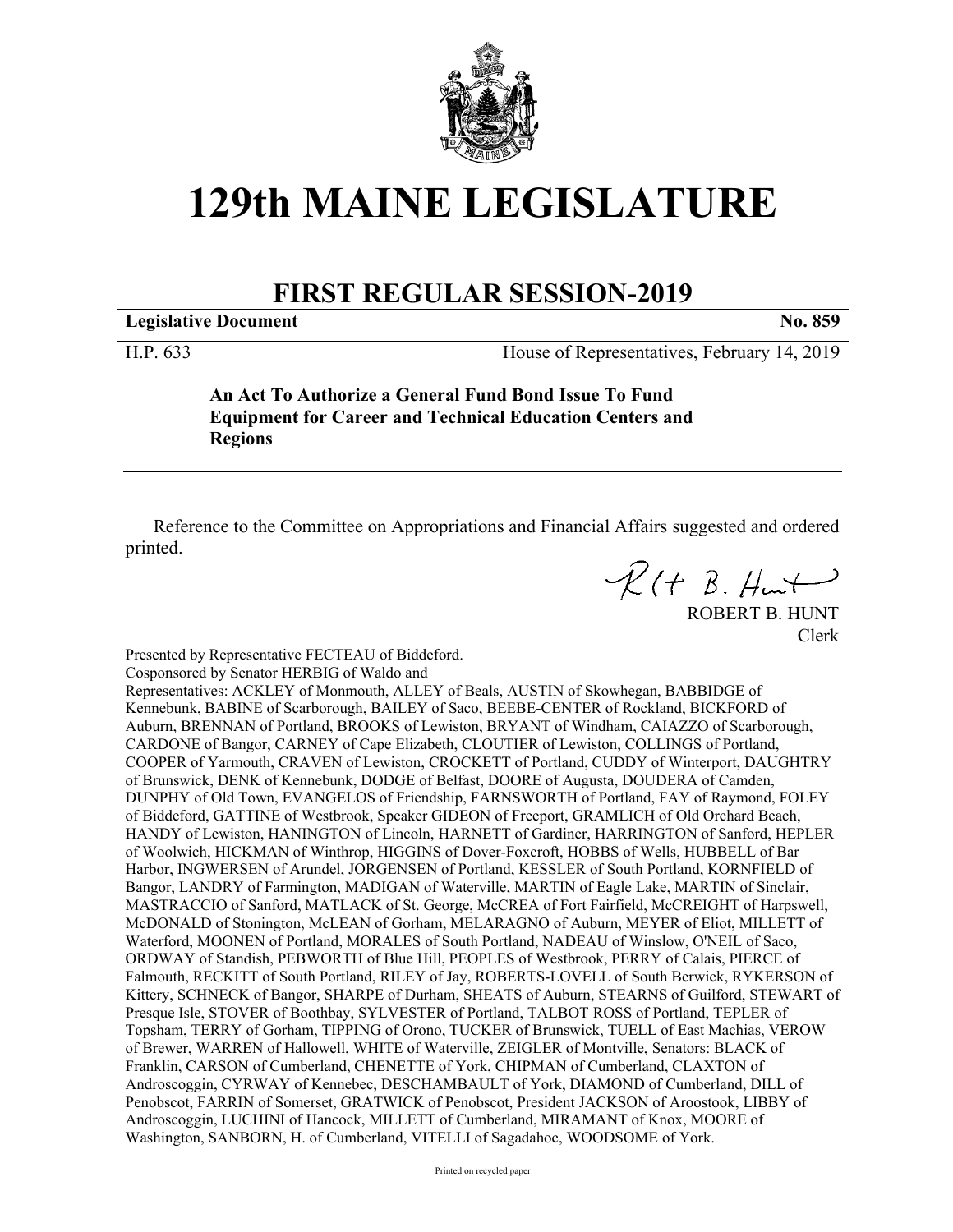**Preamble.** Two thirds of both Houses of the Legislature deeming it necessary in accordance with the Constitution of Maine, Article IX, Section 14 to authorize the issuance of bonds on behalf of the State of Maine to provide funds as described in this Act,

**Be it enacted by the People of the State of Maine as follows:**

 **Sec. 1. Authorization of bonds.** The Treasurer of State is authorized, under the direction of the Governor, to issue bonds in the name and on behalf of the State in an amount not exceeding \$40,000,000 for the purposes described in section 5 of this Act. The bonds are a pledge of the full faith and credit of the State. The bonds may not run for a period longer than 10 years from the date of the original issue of the bonds.

 **Sec. 2. Records of bonds issued; Treasurer of State.** The Treasurer of State shall ensure that an account of each bond is kept showing the number of the bond, the name of the successful bidder to whom sold, the amount received for the bond, the date of sale and the date when payable.

 **Sec. 3. Sale; how negotiated; proceeds appropriated.** The Treasurer of State may negotiate the sale of the bonds by direction of the Governor, but no bond may be loaned, pledged or hypothecated on behalf of the State. The proceeds of the sale of the bonds, which must be held by the Treasurer of State and paid by the Treasurer of State upon warrants drawn by the State Controller, are appropriated solely for the purposes set forth in this Act. Any unencumbered balances remaining at the completion of the project in this Act lapse to the Office of the Treasurer of State to be used for the retirement of general obligation bonds.

 **Sec. 4. Interest and debt retirement.** The Treasurer of State shall pay interest due or accruing on any bonds issued under this Act and all sums coming due for payment of bonds at maturity.

 **Sec. 5. Disbursement of bond proceeds from General Fund bond issue.**  The proceeds of the sale of the bonds authorized under this Act must be expended as designated in the following schedule under the direction and supervision of the agencies and entities set forth in this section.

- **EDUCATION, DEPARTMENT OF**
- Provides funds to make capital improvements to and purchase equipment that has a useful life of at least 5 years for career and technical education centers and regions.
- 
- 

Total \$40,000,000 \$40,000,000 \$40,000,000 \$40,000,000 \$40,000,000 \$40,000 \$40,000 \$40,000 \$10.

 **Sec. 6. Contingent upon ratification of bond issue.** Sections 1 to 5 do not become effective unless the people of the State ratify the issuance of the bonds as set forth in this Act.